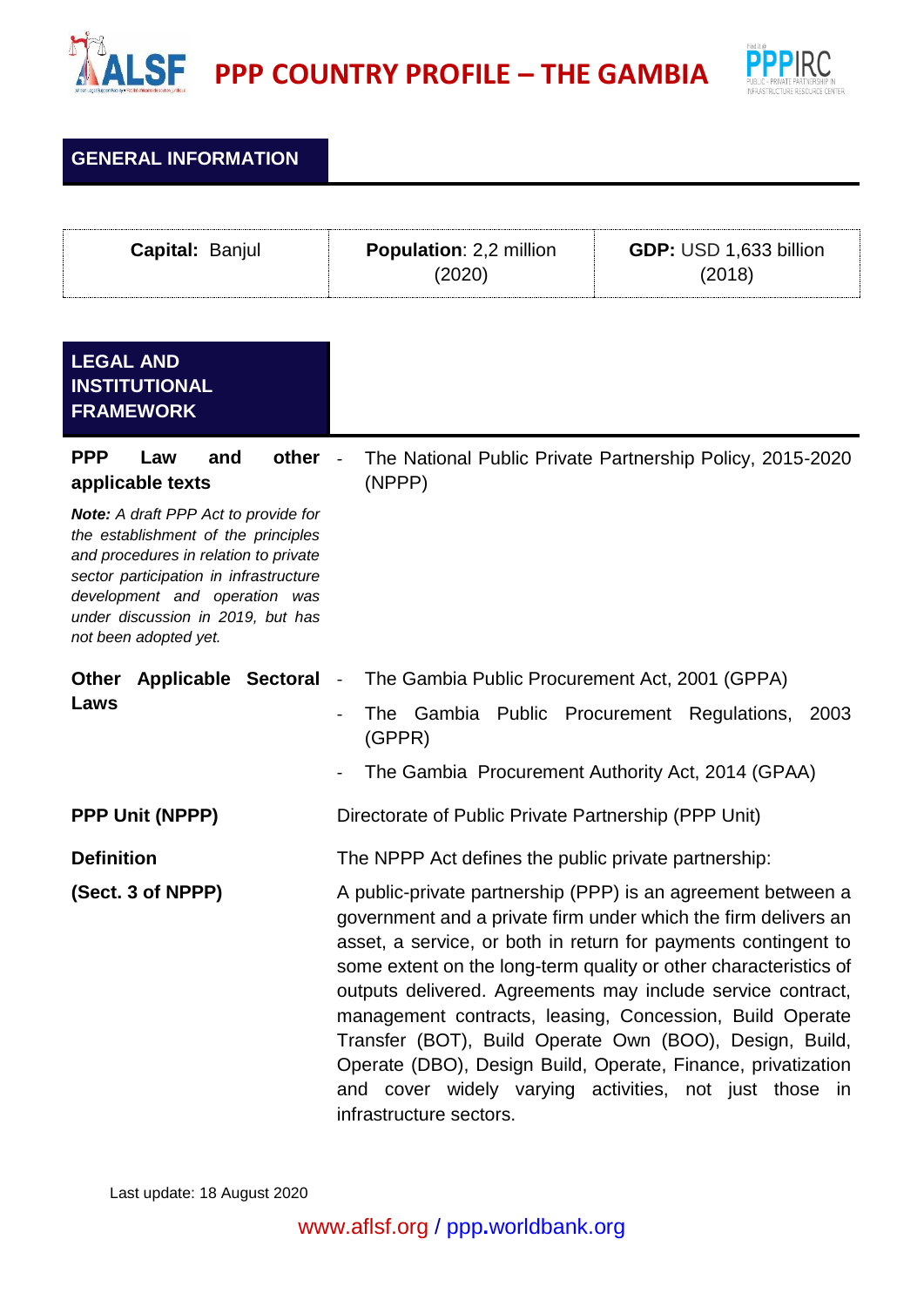## **PPP COUNTRY PROFILE – THE GAMBIA**



**General Principles (Sect. 5 of NPPP) (Art. 47 of GPPA)**

All PPP arrangements in the Gambia shall be guided by the following principles: "value for money", public interest, balanced allocation of risks between the public and private sector, competitive procurement, economic and social standards, clearly specified output requirements, accountability and transparency (including stakeholder consultation).

**Tendering and contracting procedures / Choice of the private partnership**

**(Sect. 10 of NPPP)**

**(Art. 108-117 of GPPR)**

[Subject to certain thresholds], Competitive bidding process shall be adopted in PPP Projects initiated by the concerned Ministries Departments and Agencies (MDA). The procuring authority submits the report of the evaluation of the bids for review by the authorities responsible for final approval (*Section 10 PPP Policy*). The GPRR provisions are also applicable to BOT and infrastructures services procurement (Art. 108-113 of GPRR).

- Unsolicited proposals

Competitive Bidding

Unsolicited proposals may be considered if the following conditions are satisfied: (i) the project must be consistent with national development priorities, (ii) demonstrate genuine and substantial innovative aspects, (iii) subjected to a "value for money", technical, financial and economic assessment, according to guidelines that will be developed and (iv) be procured competitively.

The process for the development and procurement of unsolicited proposals procurement is referring to the Policy and Regulations (*Sect. 10 of NPPP and Art. 114-117 of GPPR*).

**Project Evaluation (Sect. 10 of NPPP)** The procuring authority submits a project brief to the Minister of Finance and Economic Affairs/PPP Unit that assess the viability of the PPP project. A project development team is constituted and launch the procurement process to hire a Transaction Advisor. The Transaction Advisor carries out a pre‐feasibility study of the proposed PPP project, focussing on the rationale of the business case and on the clear specification of the project and the PPP. The Project Study Committee supervises the pre-feasibility study. The PPP Approval Committee must approve the decision to proceed to the full feasibility study stage.

> The procuring authority (or the Transaction Advisor) undertakes a full feasibility study. The feasibility study must

Last update: 18 August 2020